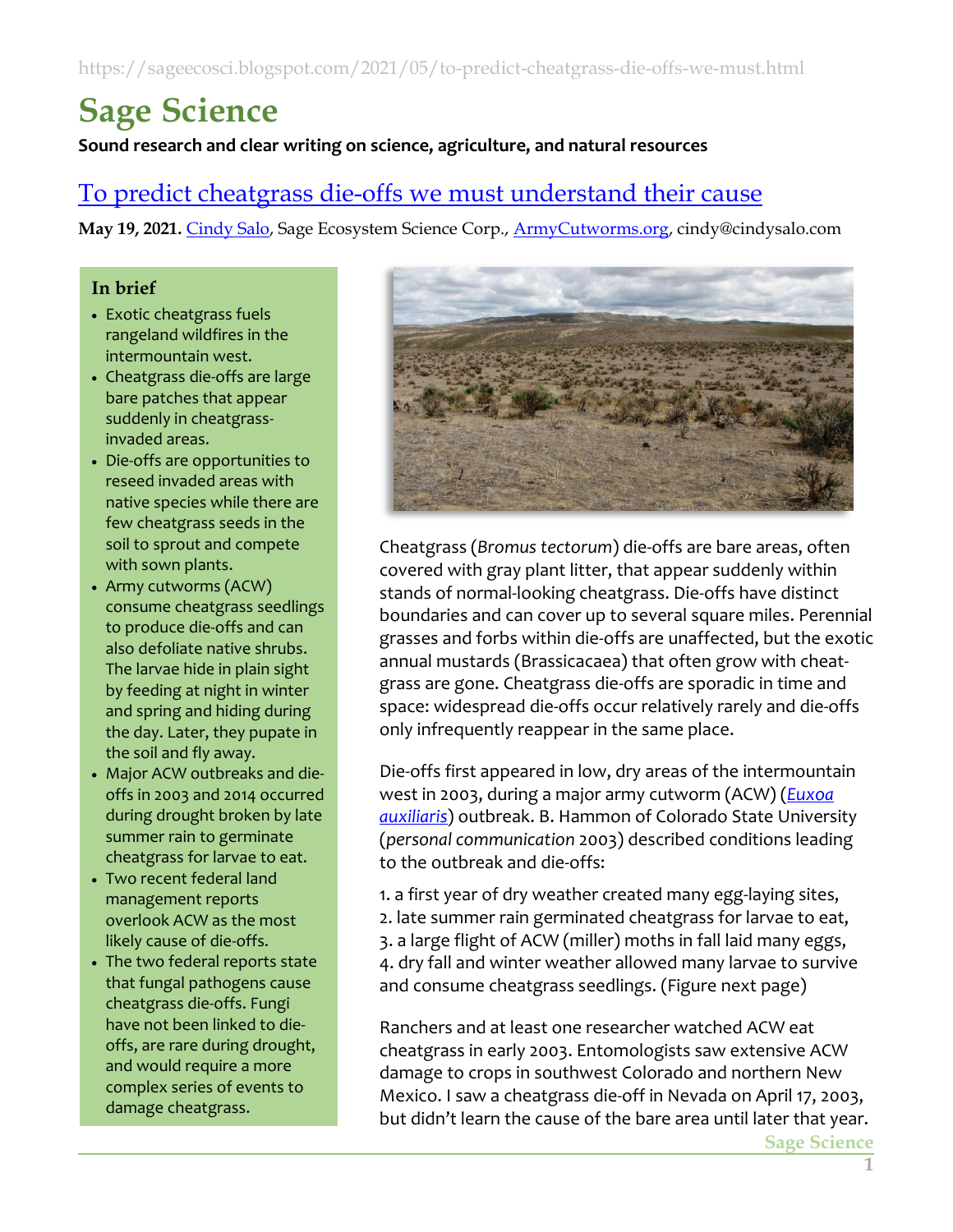

**Army cutworm outbreaks in the intermountain west are most likely after a year of dry weather is broken by September rain, followed by a large flight of miller moths, and a second period of dry weather through January.** 

My 2004 [research poster](http://www.cindysalo.com/Files/SaloZielinski04SRM.ArmyCutworms.pdf) described how ACW outbreaks could create cheatgrass die-offs (Salo and Zielinski 2004). I recognized the appropriate conditions in January 2014 and found ACWs in cheatgrass die-offs in late February in Owyhee County, Idaho. Die-offs also occurred i[n northern Nevada](https://www.researchgate.net/publication/266156297_Cheatgrass_die-offs_as_an_opportunity_for_restoration_in_the_Great_Basin_USA_Will_local_or_commercial_native_plants_succeed_where_exotic_invaders_fail) in 2014. In [a research paper,](https://www.sciencedirect.com/science/article/pii/S019005281830004X) I documented larval damage and vegetation recovery (Salo 2018).

A [remote sensing study](https://www.sciencedirect.com/science/article/abs/pii/S1470160X17302005) has since confirmed that cheatgrass die-offs are most likely during a dry winter following a previous dry year (Weisberg et al. 2017). The lead author told me their study did not look at the effect of September precipitation.

## **Army cutworms are the most likely cause of cheatgrass die-offs**

A recent [U.S. Geological Survey report](https://pubs.er.usgs.gov/publication/ofr20201125) (Remington et al. 2021) and an earlier U.S. [Department of Agriculture](https://www.fs.usda.gov/rmrs/publications/science-framework-conservation-and-restoration-sagebrush-biome-linking-department) report (Crist et al. 2019) both recognize cheatgrass die-offs as opportunities to reseed cheatgrass-invaded areas with desirable native species, but both overlook ACW as the most likely cause of dieoffs.

Army cutworms are the simplest, most direct cause of cheatgrass die-offs. Ranchers, who are out on rangelands in winter and at night



far more than researchers and federal land managers, are familiar with ACW eating both cheatgrass and crops. Entomologist are familiar with ACW [damage to wheat and canola,](https://eupdate.agronomy.ksu.edu/article_new/army-cutworms-in-wheat-alfalfa-and-winter-canola-376-3) closely related to cheatgrass and weedy mustards.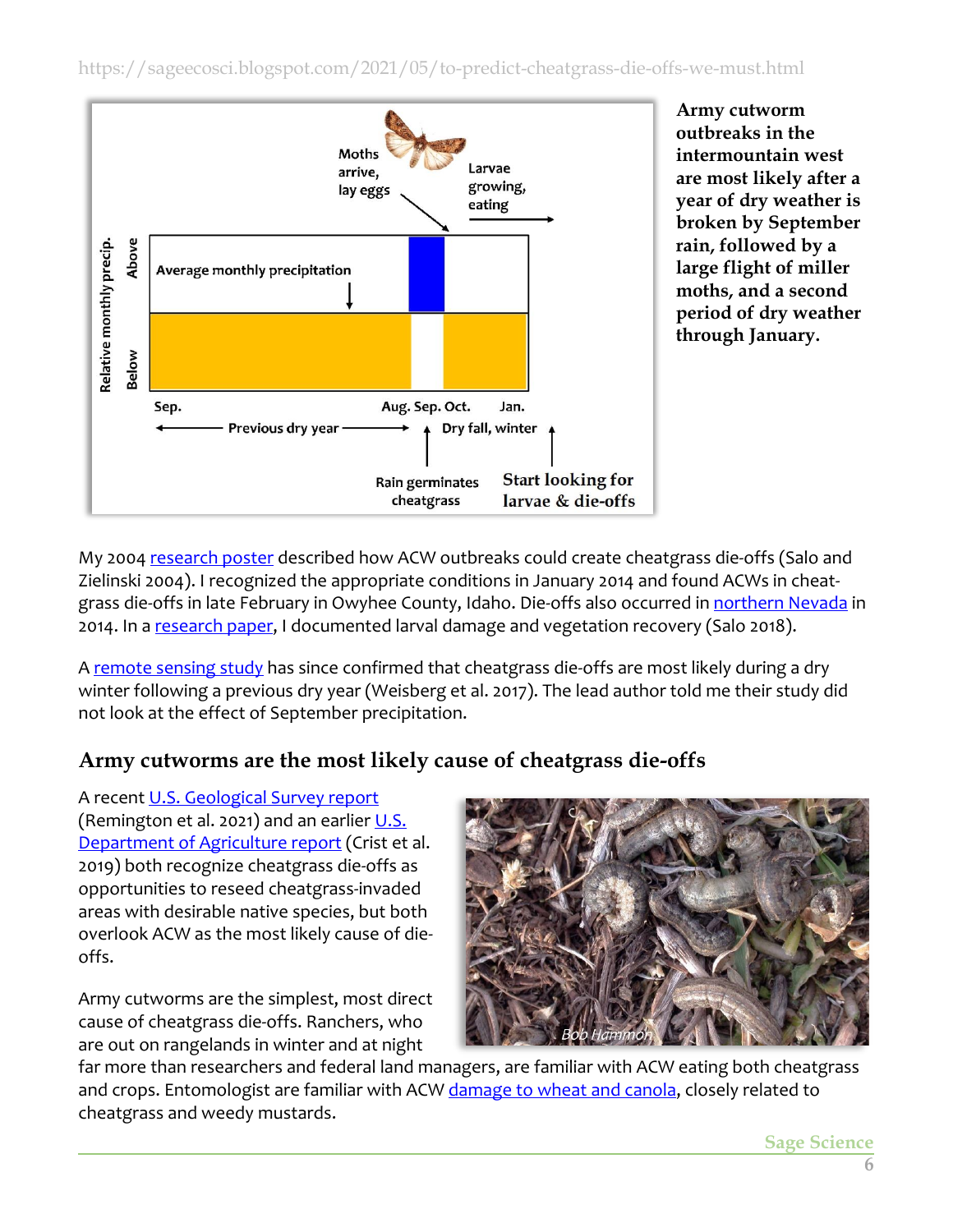The life histories of ACW and cheatgrass interact to create sporadic and spotty die-offs. To reach outbreak levels, ACW need cheatgrass seedlings for food in winter and early spring. Cheatgrass seeds need significant rain during usually-dry September to germinate in time to feed ACW. The rarity of significant rain at this time means that ACW outbreaks are relatively rare. The larvae earn their common name for their habit of marching *en masse* to find and consume essentially all their preferred plants in an area—creating bare areas.



After ACWs pupate, the adult miller moths fly to high elevations, leaving no fingerprints behind. The moths spend the summer [feeding](https://centerofthewest.org/2014/04/01/greater-yellowstone-grizzly-bear-army-cutworm-moths/) on nectar and being [fed upon by grizzly bears.](https://centerofthewest.org/2014/04/01/greater-yellowstone-grizzly-bear-army-cutworm-moths/)

The following fall, the moths catch wind currents back to low elevations. The capriciousness of wind makes it unlikely that eggs will be laid in the same place more than once. A [remote sensing study](https://www.sciencedirect.com/science/article/abs/pii/S1470160X17302005) agreed, finding that over 80% of die-off sites do not experience die -offs the following year (Weisberg et al. 2017).

However, both recent federal reports overlook the evidence and state that fungal pathogens cause cheatgrass die-offs. Both cite [Meyer et al. 201](https://www.fs.fed.us/rm/pubs_journals/2016/rmrs_2016_meyer_s001.pdf)6's book chapter, "Community ecology of fungal pathogens on *Bromus tectorum.*"

## **Occam's Razor shaves away fungal pathogens**

[Occam's](https://philosophyterms.com/occams-razor/) Razor reminds us that the simplest explanation that fits the evidence is usually the correct one. Army cutworms are the simplest explanation for die-offs—with the most evidence. None of the fungi studied by Meyer et al. and described in their 2016 book chapter have been clearly linked to dieoffs. They also do not report studying pathogenic fungi of exotic mustards, which are also missing from die-off areas and are readily eaten by ACWs.

Meyer et al. 2016 state that fungal pathogens "sometimes interact to increase the total impact on *B. tectorum* stand structure, which can result in stand failure or 'die-off'," (page 193). They suggest that "thick litter created by [Rutstroemiaceae] may create conditions conducive to the success of *Fusarium* seed rot organism the subsequent year," (page 218). This explanation is more complex, less direct, and supported by less evidence than the ACW explanation.

Differences between ACWs and fungi in weather conditions when outbreaks occur, local patterns of damage, and local persistence point all to the former as the most likely cause of die-offs (Table 1).

#### **Weather:** *Cheatgrass die-offs occur during dry weather.*

Most pathogenic fungi need wet conditions to grow, spread, and infect plants. Army cutworm outbreaks typically occur during dry weather lasting about 1 ½ years, broken by unusual late summer rain, to reach outbreak levels. Remote sensing work has also found that die-offs occur during drought (Weisburg et al. 2017).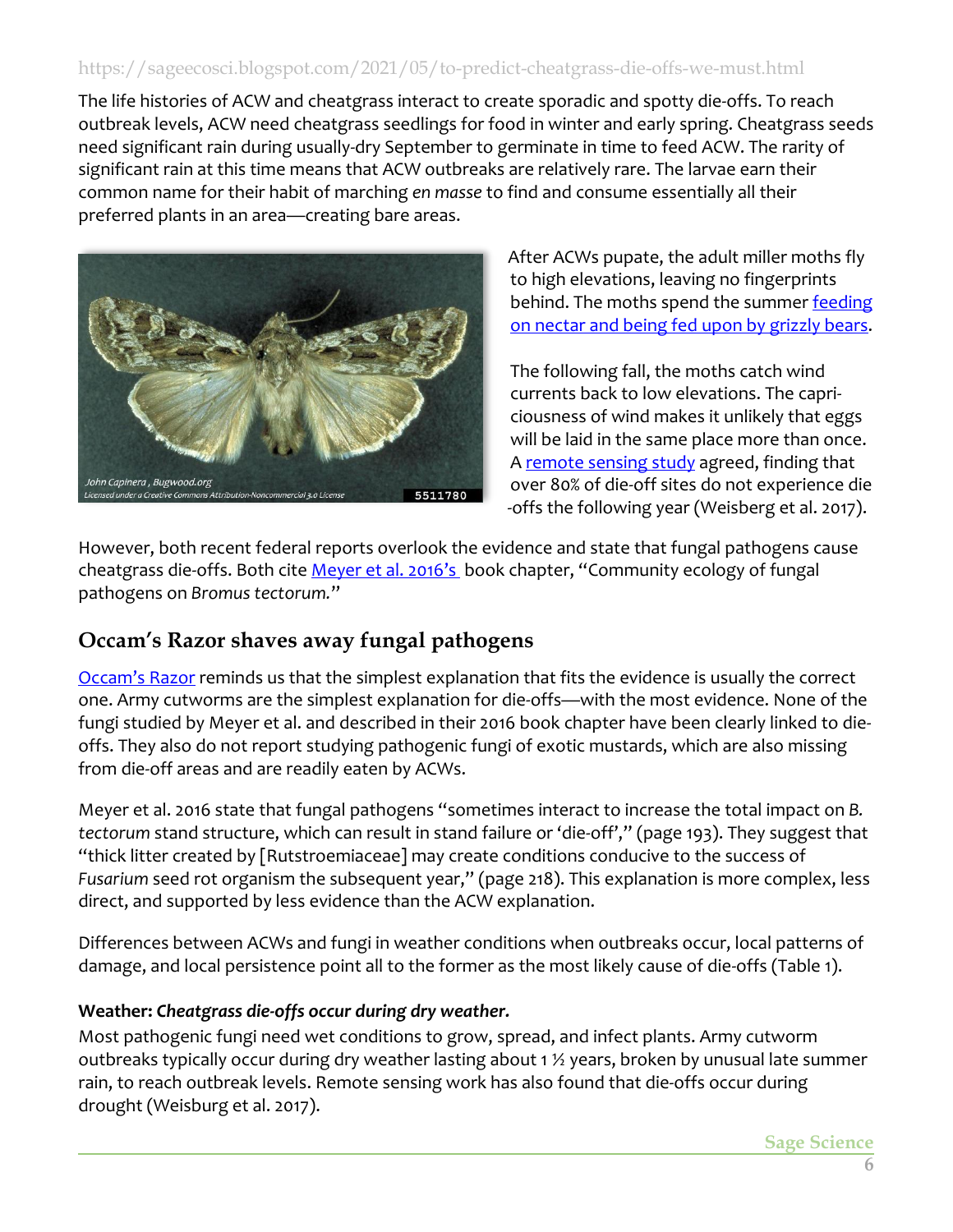#### **Local damage pattern:** *Cheatgrass die-offs are bare soil.*

Three of the five fungi discussed in Meyer et al. 2016, *Ustilago bullata*, *Tilletia bromi*, and a type of Rutstroemiaceae, infect cheatgrass without killing the plants. These organisms prevent the production of normal seeds, but do not destroy plants: they do not create the bare patches seen in cheatgrass die-offs.

Pathogenic fungi can't move to seek out host plants. Fungi are moved by wind or water, which typically produce spotty local patterns of fungal diseases. Some fungal diseases, such as late blight of [potato,](https://content.ces.ncsu.edu/potato-late-blight) which led to the Irish potato famine, can kill essentially all plants in an area. However, these fungi leave fields of decaying plants, not bare areas. Army cutworms consume plants to bare soil.

#### **Local persistence:** *Cheatgrass die-offs usually last only one year.*

The other two fungi discussed in Meyer et al. 2016, *Pyrenophora semeniperda* and *Fusarium* spp., kill seeds in the soil; *Fusarium* spp. can also kill seedlings. *P. semeniperda* is one of many soil fungi that kill cheatgrass seeds, but the effect of this fungus on cheatgrass stands is negligible (Meyer et al. 2016). *Fusarium* spp. can be a serious problem in crops, as pathogenic fungi usually persist in an area longer than one year. For example, gardeners rotate tomatoes with other crops and plant resistant varieties to avoid [Fusarium wilt](https://extension.umn.edu/diseases/fusarium-wilt) (*Fusarium oxysporum*). On the other hand, ACW leave the scene after creating die-offs, and winds rarely carry moths back to the same spot in future years.

| Table 1. Broad differences between army cutworm and fungal outbreaks. |                                 |                         |  |  |
|-----------------------------------------------------------------------|---------------------------------|-------------------------|--|--|
|                                                                       | <b>Army cutworms</b>            | <b>Fungal pathogens</b> |  |  |
| Weather                                                               | Dry, broken by late summer rain | Wet                     |  |  |
| Local damage pattern                                                  | Complete: active spread         | Spotty: passive spread  |  |  |
| Local persistence                                                     | Migratory: adults fly away      | Resident: live in soil  |  |  |

## **Previous reports of cheatgrass die-offs**

Meyer et al. 2016 discuss previous reports of abnormal cheatgrass growth. However, neither appears to have been caused by pathogenic fungi. The first seems to describe an ACW outbreak; the second, a dense stand of cheatgrass.

#### **Report 1: Cheatgrass winterkill in southwest Idaho in 1960**

Meyer et al. 2016 cite winterkill of cheatgrass observations by [Piemeisel 1938;](https://naldc.nal.usda.gov/download/CAT86200649/PDF) the source is actually [Klemmedson and Smith 1964.](https://www.jstor.org/stable/4353689) Klemmedson's original photos [and descriptions](http://www.cindysalo.com/Files/Klemmedson1960BRTEwinterkillPhotos.pdf) of the event are archived at th[e Rocky Mountain Research Station](http://www.greatbasinnpp.org/usfs-rmrs) (next page).

Klemmedson describes an event in 1960 near Glenns Ferry, Idaho strikingly similar to the 2003 and 2014 die-offs: large, litter-covered bare areas that end abruptly normal-appearing cheatgrass; unaffected perennial Sandberg bluegrass (*Poa secunda*); and a summer cover of Russian thistle (Salsola kali). *[I have suggested](http://www.cindysalo.com/Files/Salo17SRM.ArmyCutwormsTalk.pdf) that this event, and a similar one in 1949 in Payette County, Idaho,* were caused by ACW outbreaks (Salo 2017, slides 26, 27).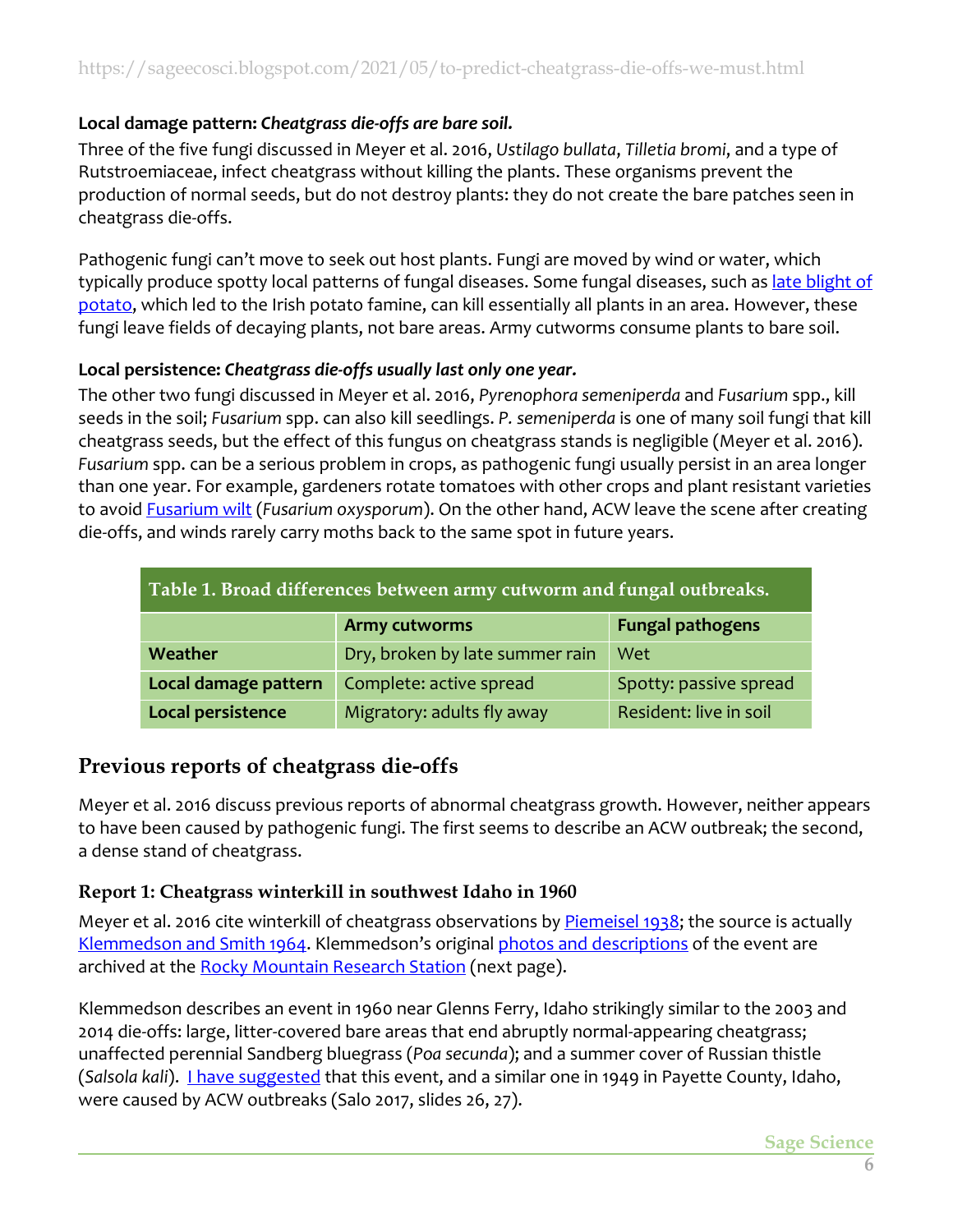

 $R - 669$ 9/21/60 J.O. Klemmedson<br>3/4 Mile east of corrals at<br>Saylor Cr. Expt. Range, Ida.

Photo shows how winterkill of cheatgrass was very pronounced<br>on south slopes (background), while cheatgrass on north<br>slopes (foreground) survived. Ground surface in winterkilled area was bare from late February until June when the Russian thistle came on. There was no evidence of<br>winterkill to the very scattered perennial stand in<br>the winterkilled area.

Glenns Ferry, Idaho recorded conditions before the 1960 die-off strikingly similar to those before the 2003 and 2014 ACW outbreaks and cheatgrass die-offs: a previous year of dry weather, heavy September rain, and a dry fall and early winter from October through January (Table 2).

Klemmedson and Smith 1964 suggest that desiccation or pink snow mold caused the 1960 event

and cite [Sprague](https://naldc.nal.usda.gov/download/IND43894327/PDF)'s 1953 description of the mold. According to Sprague, *Microdochium nivale* = *Fusarium nivale*) attacks grasses "in late winter, either under the snow or during raw winter weather." The attacked leaves turn into "pink or straw-colored mats, which dry to paper films," (page 271).

However, snow and raw winter weather would have been unlikely during the dry winter of 1959– 1960. In addition, Klemmedson's photos and descriptions show the litter that often covers cheatgrass die-offs, not the papery films of pink snow mold. The weather conditions, photos, and descriptions all point to ACWs, rather than pink snow mold, as the cause of the 1960 die-off.

|                                                                            | Location, year, event $\longrightarrow$                   | <b>Glenns Ferry</b><br>ID, 1960 die-<br>off | <b>Grand Junction</b><br>CO, 2003 out-<br>break & die-offs | Grand View ID,<br>2014 outbreak &<br>die-offs |
|----------------------------------------------------------------------------|-----------------------------------------------------------|---------------------------------------------|------------------------------------------------------------|-----------------------------------------------|
| Precipitation<br>(portion of<br>average)                                   | Initial year, Sept.-Aug. (1958 -<br>59, 2001-02, 2012-13) | 0.49                                        | 0.59                                                       | 0.46                                          |
|                                                                            | Previous September (1959,<br>2002, 2013)                  | 9.2                                         | 1.8                                                        | 9.8                                           |
|                                                                            | Winter, Oct.-Jan. (1959-60,<br>$2002 - 03, 2013 - 14)$    | 0.41                                        | 0.65                                                       | 0.66                                          |
| Moth flight size                                                           |                                                           | Unknown                                     | High                                                       | High                                          |
| Weather data source and years used to<br>calculate precipitation averages. |                                                           | <b>NOAA NCDC</b><br>1939-1958               | <b>NOAA NCDC</b><br>1981-2010                              | <b>USBR Agrimet</b><br>1993-2012              |

#### **Table 2. Conditions preceding three cheatgrass die-offs and two army cutworm outbreaks.**

#### **Report 2: Cyclic succession on abandoned cropland in southern Idaho in 1941**

Meyer et al. 2016 cite [Piemeisel's 1951](https://esajournals.onlinelibrary.wiley.com/doi/abs/10.2307/1930972) report of "degenerate" cheatgrass stands "in which seed production was prevented and stand loss ensued," (page 195). Meyer et al. 2106 continue, "He credited this effect to increasing intraspecific competition, but it seems plausible that plant pathogens… could have played a role. This process is very similar to the 'die-off' or stand failure in *B. tectorum* monocultures documented in recent years."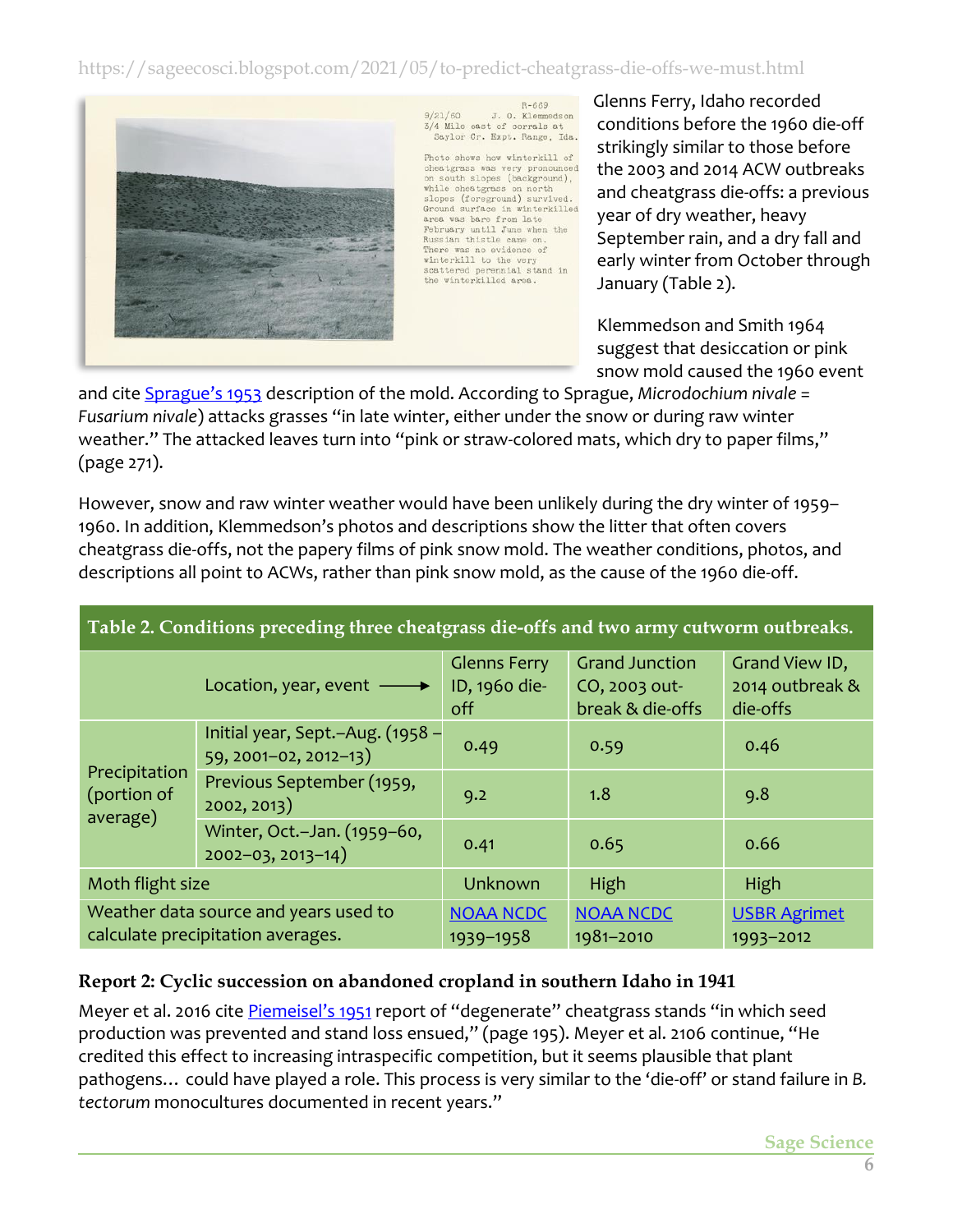However, the pattern Piemeisel 1951 describes (right) is the opposite of that seen on cheatgrass die-offs. He reports islands of cheatgrass, "as small as a few feet in diameter…in parts of a field in 1941 where downy chess [=cheatgrass] was beginning to establish," (page 56).

The "degenerate" stand at the center was "a disk composed of a very dense, short growth of immature plants…with barely emerging heads." Plants in the outer portions of the islands were progressively more robust as the plant density decreased. Die-offs are large



bare areas cut out of normal-appearing cheatgrass stands—the inverse of Piemeisel's islands. He certainly seems to describe intraspecific competition in cheatgrass, not a die-off.

## **Army cutworms are the most likely cause of cheatgrass die-offs**

Researchers and ranchers have watched the larvae consumer cheatgrass, mustards, and the leaves of native shrubs (Salo 2018). The life cycles of cheatgrass and ACW, driven by weather, interact to produce periodic larval outbreaks that create die-offs sporadically across low, dry areas in the intermountain west.

When we understand ACW enough to predict their outbreaks, we'll know when and where to look for die-offs. My "trapline" in Owyhee County, Idaho monitors fall miller moth flights; nearby weather stations in Grand View and Murphy record precipitation. When conditions that lead to ACW outbreaks occur though the end of January, it's time to start looking for larvae and die-offs.

## **Literature cited**

Crist et al. 2019. [Science Framework for Conservation and Restoration of the Sagebrush Biome:](https://doi.org/10.2737/RMRS-GTR-389)  [Linking the Department of the Interior's Integrated Rangeland Fire Management Strategy to](https://doi.org/10.2737/RMRS-GTR-389)  [Long-term Strategic Conservation Actions. Part 2. Management applications.](https://doi.org/10.2737/RMRS-GTR-389) USDA RMRS-GTR-389. 237 p.

Hammon. 2003. Personal communication.

Klemmedson and Smith. 1964. Cheatgrass (*[Bromus tectorum](https://www.jstor.org/stable/4353689)*). Botanical Review 30:226–262.

- Meyer et al. 2016. [Community ecology of fungal pathogens on](https://www.fs.fed.us/rm/pubs_journals/2016/rmrs_2016_meyer_s001.pdf) *Bromus tectorum.* In Germino et al. editors, [Exotic Brome-Grasses in Arid and Semiarid Ecosystems of the Western US.](https://link.springer.com/book/10.1007/978-3-319-24930-8)
- Piemeisel. 1938. [Changes in Weedy Plant Cover on Cleared Sagebrush Land and Their Probable](https://naldc.nal.usda.gov/download/CAT86200649/PDF)  [Causes.](https://naldc.nal.usda.gov/download/CAT86200649/PDF) USDA Technical Bulletin No. 654.
- Piemeisel. 1951. [Causes affecting change and rate of change in a vegetation of annuals in Idaho.](https://esajournals.onlinelibrary.wiley.com/doi/abs/10.2307/1930972) Ecology 32: 53–72.
- Remington et al. 2021. Sagebrush Conservation Strategy—[Challenges to Sagebrush Conservation.](https://pubs.er.usgs.gov/publication/ofr20201125) U.S. Geological Survey Open-File Report 2020–1125. 327 p.
- Salo and Zielinksi. 2004. [Cheatgrass dieoffs: of drought, cutworms, and bears?](http://www.cindysalo.com/Files/SaloZielinski04SRM.ArmyCutworms.pdf) (poster). Society for Range Management Annual Meeting, Jan. 24–30, Salt Lake City, UT.